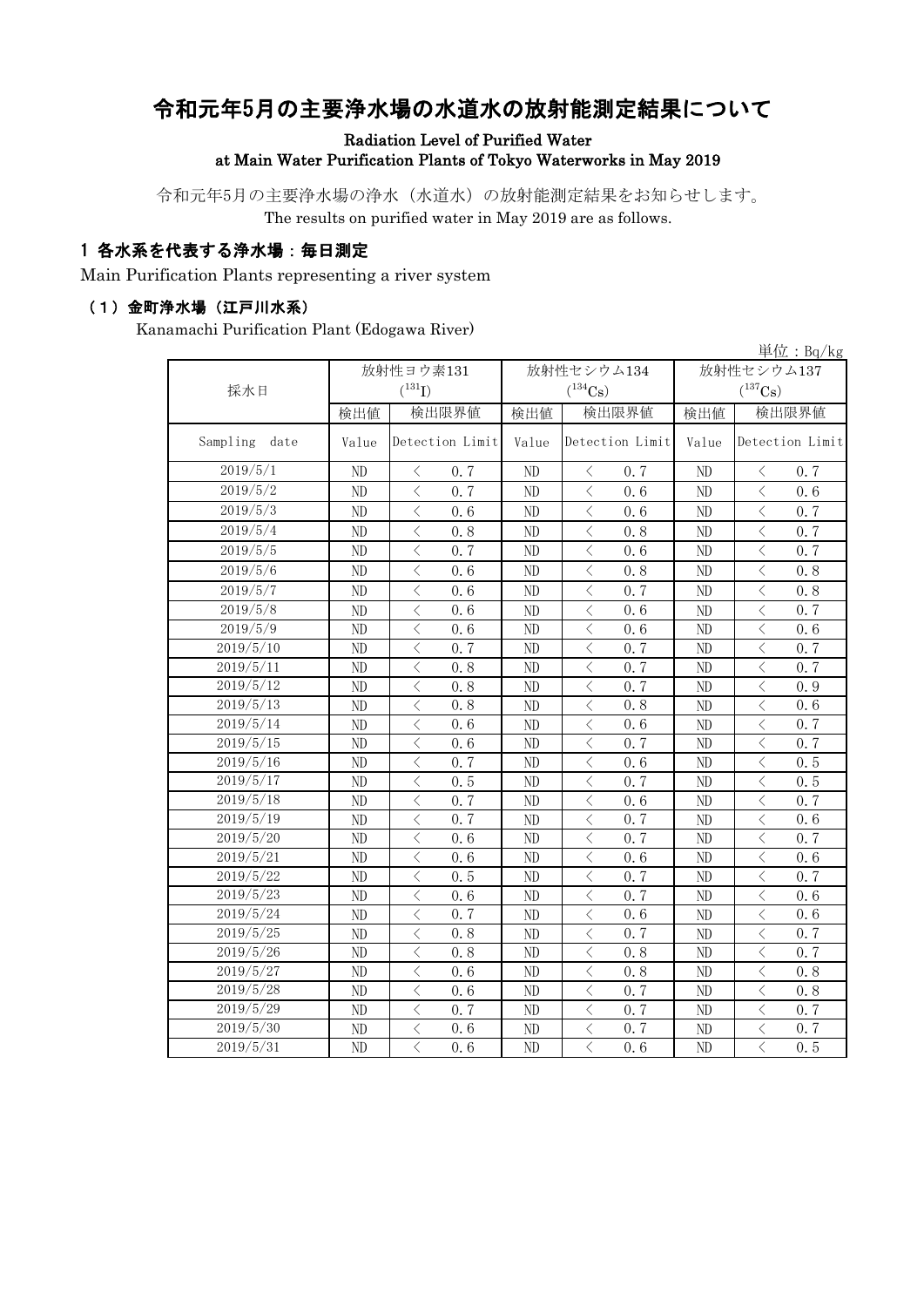## (2)朝霞浄水場 (荒川水系)

Asaka Purification Plant (Arakawa River)

|                  |                |                                                  |       |                                                  |              | 単位: $Bq/kg$                                     |  |  |
|------------------|----------------|--------------------------------------------------|-------|--------------------------------------------------|--------------|-------------------------------------------------|--|--|
|                  |                | 放射性ヨウ素131                                        |       | 放射性セシウム134                                       | 放射性セシウム137   |                                                 |  |  |
| 採水日              |                | $(^{131}I)$                                      |       | $(^{134}Cs)$                                     | $(^{137}Cs)$ |                                                 |  |  |
|                  | 検出値            | 検出限界値                                            | 検出値   | 検出限界値                                            | 検出値          | 検出限界値                                           |  |  |
| Sampling<br>date | Value          | Detection Limit                                  | Value | Detection Limit                                  | Value        | Detection Limit                                 |  |  |
| 2019/5/1         | ND             | $\hspace{0.1mm} <\hspace{0.1mm}$<br>0.8          | ND    | $\langle$<br>0.7                                 | ND           | $\langle$<br>0.9                                |  |  |
| 2019/5/2         | ND             | $\,$ $\,$ $\,$<br>0.8                            | ND    | $\overline{\left\langle \right\rangle }$<br>0.6  | ND           | $\langle$<br>0.6                                |  |  |
| 2019/5/3         | ND             | $\,$ $\,$ $\,$<br>0.6                            | ND    | 0.8<br>$\lt$                                     | ND           | $\langle$<br>0.6                                |  |  |
| 2019/5/4         | ND             | $\langle$<br>0.7                                 | ND    | $\langle$<br>0.6                                 | ND           | $\langle$<br>0.7                                |  |  |
| 2019/5/5         | ND             | $\langle$<br>0.7                                 | ND    | $\lt$<br>0.7                                     | ND           | $\langle$<br>0.7                                |  |  |
| 2019/5/6         | ND             | $\langle$<br>0.7                                 | ND    | $\lt$<br>0.7                                     | ND           | $\langle$<br>0, 7                               |  |  |
| 2019/5/7         | ND             | $\lt$<br>0.6                                     | ND    | $\langle$<br>0.7                                 | ND           | $\langle$<br>0.7                                |  |  |
| 2019/5/8         | ND             | $\langle$<br>0.7                                 | ND    | $\lt$<br>0.6                                     | ND           | $\langle$<br>0.7                                |  |  |
| 2019/5/9         | ND             | $\lt$<br>0.6                                     | ND    | $\langle$<br>0.6                                 | $\rm ND$     | $\lt$<br>0.7                                    |  |  |
| 2019/5/10        | ND             | $\langle$<br>0, 7                                | ND    | $\lt$<br>0.6                                     | ND           | $\lt$<br>0.6                                    |  |  |
| 2019/5/11        | ND             | $\langle$<br>0.8                                 | ND    | $\lt$<br>0, 7                                    | ND           | $\lt$<br>0.6                                    |  |  |
| 2019/5/12        | ND             | $\langle$<br>0.8                                 | ND    | $\lt$<br>1                                       | ND           | $\lt$<br>0.8                                    |  |  |
| 2019/5/13        | N <sub>D</sub> | $\langle$<br>0.6                                 | ND    | $\lt$<br>0.8                                     | ND           | $\langle$<br>0.9                                |  |  |
| 2019/5/14        | ND             | $\lt$<br>0.6                                     | ND    | $\langle$<br>0.8                                 | ND           | $\langle$<br>0.6                                |  |  |
| 2019/5/15        | ND             | $\langle$<br>0.7                                 | ND    | $\langle$<br>0.6                                 | ND           | $\langle$<br>0.7                                |  |  |
| 2019/5/16        | ND             | $\langle$<br>0.7                                 | ND    | $\lt$<br>0.7                                     | ND           | $\lt$<br>0.7                                    |  |  |
| 2019/5/17        | ND             | $\langle$<br>0, 6                                | ND    | $\overline{\left\langle \right\rangle }$<br>0.5  | ND           | $\langle$<br>0, 6                               |  |  |
| 2019/5/18        | ND             | $\langle$<br>0.6                                 | ND    | $\lt$<br>0, 6                                    | ND           | $\langle$<br>0.7                                |  |  |
| 2019/5/19        | ND             | $\langle$<br>0.7                                 | ND    | $\lt$<br>0, 7                                    | ND           | $\lt$<br>0.8                                    |  |  |
| 2019/5/20        | ND             | $\overline{\left\langle \right\rangle }$<br>0.6  | ND    | $\overline{\left\langle \right\rangle }$<br>0.8  | ND           | $\langle$<br>0.7                                |  |  |
| 2019/5/21        | ND             | $\overline{\langle}$<br>0.6                      | ND    | $\overline{\left\langle \right\rangle }$<br>0.6  | ND           | $\langle$<br>0.7                                |  |  |
| 2019/5/22        | ND             | $\lt$<br>0.6                                     | ND    | $\lt$<br>0.7                                     | ND           | $\langle$<br>0.5                                |  |  |
| 2019/5/23        | ND             | $\langle$<br>0.7                                 | ND    | 0, 7<br>$\langle$                                | ND           | $\langle$<br>0.7                                |  |  |
| 2019/5/24        | ND             | $\langle$<br>0, 7                                | ND    | $\langle$<br>0, 7                                | ND           | $\langle$<br>0.7                                |  |  |
| 2019/5/25        | ND             | $\langle$<br>0.8                                 | ND    | $\langle$<br>0.7                                 | ND           | $\langle$<br>0.6                                |  |  |
| 2019/5/26        | ND             | 0.7<br>$\langle$                                 | ND    | $\langle$<br>0.6                                 | ND           | $\lt$<br>0.7                                    |  |  |
| 2019/5/27        | ND             | $\langle$<br>0.7                                 | ND    | $\lt$<br>0.5                                     | ND           | $\langle$<br>0.7                                |  |  |
| 2019/5/28        | ND             | $\langle$<br>0.6                                 | ND    | $\lt$<br>0.7                                     | ND           | $\langle$<br>0.6                                |  |  |
| 2019/5/29        | ND             | $\,$ $\,$ $\,$<br>0.6                            | ND    | 0.7<br>$\overline{\left\langle \right\rangle }$  | ND           | $\,$ $\,$ $\,$<br>0.7                           |  |  |
| 2019/5/30        | ND             | $\langle$<br>0.6                                 | ND    | $\lt$<br>0, 6                                    | ND           | $\langle$<br>0.7                                |  |  |
| 2019/5/31        | ND             | $\overline{\left\langle \right\rangle }$<br>0, 6 | ND    | $\overline{\left\langle \right\rangle }$<br>0, 7 | ND           | $\overline{\left\langle \right\rangle }$<br>0.7 |  |  |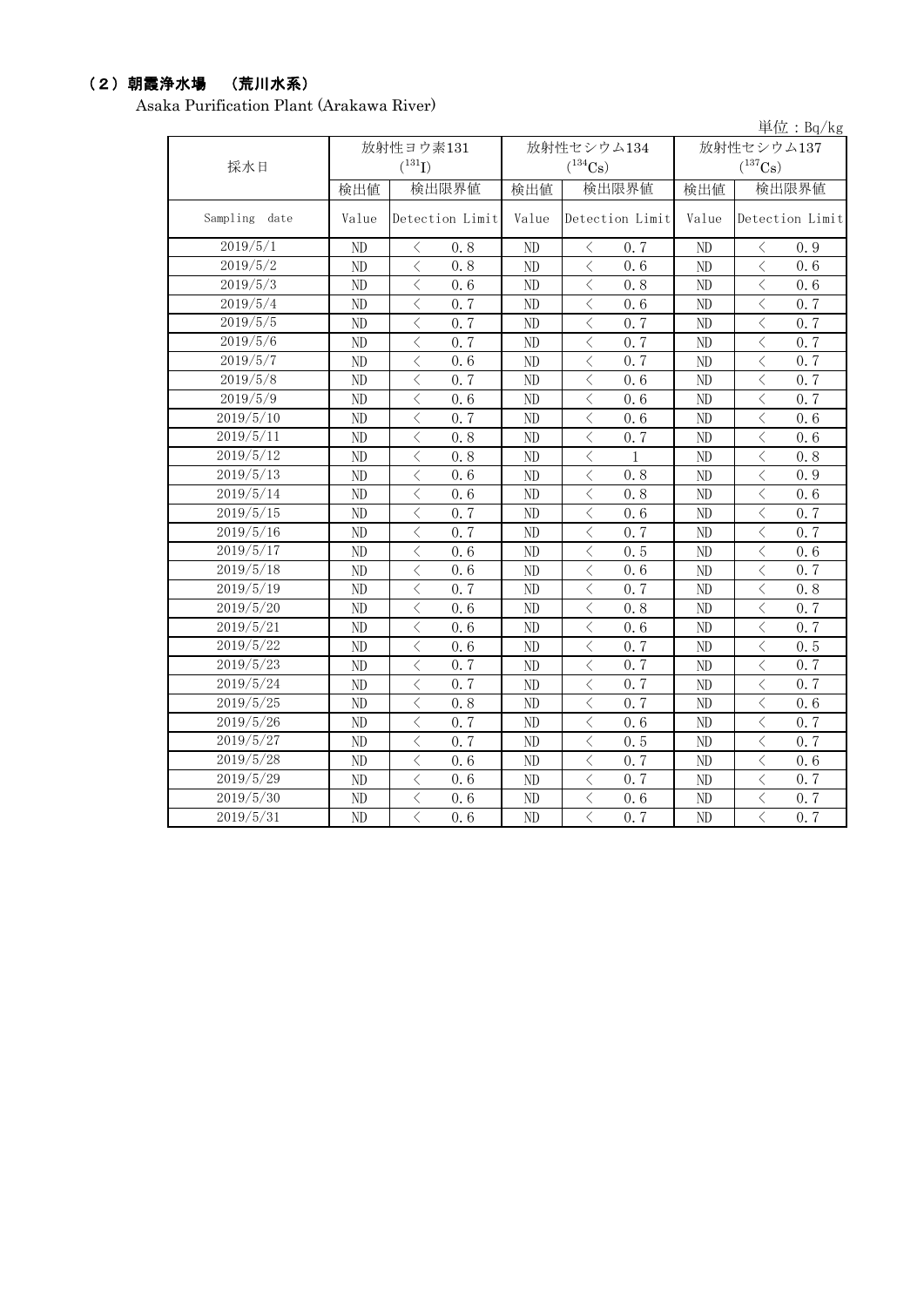## (3)小作浄水場 (多摩川水系)

Ozaku Purification Plant (Tamagawa River)

|               |          |                                                 |                |                                                 |            | 単位: Bq/kg                                                                                                                                                                           |  |
|---------------|----------|-------------------------------------------------|----------------|-------------------------------------------------|------------|-------------------------------------------------------------------------------------------------------------------------------------------------------------------------------------|--|
|               |          | 放射性ヨウ素131                                       |                | 放射性セシウム134                                      | 放射性セシウム137 |                                                                                                                                                                                     |  |
| 採水日           |          | $(^{131}I)$                                     |                | $(^{134}Cs)$                                    |            | $(^{137}Cs)$                                                                                                                                                                        |  |
|               | 検出値      | 検出限界値                                           | 検出値            | 検出限界値                                           | 検出値        | 検出限界値                                                                                                                                                                               |  |
| Sampling date | Value    | Detection Limit                                 | Value          | Detection Limit                                 | Value      | Detection Limit                                                                                                                                                                     |  |
| 2019/5/1      | $\rm ND$ | $\, <\,$<br>0.7                                 | ND             | $\langle$<br>0.7                                | ND         | $\hspace{0.1mm} <\hspace{0.1mm}$<br>0.8                                                                                                                                             |  |
| 2019/5/2      | ND       | $\langle$<br>0.8                                | ND             | $\langle$<br>0.7                                | ND         | $\lt$<br>0.6                                                                                                                                                                        |  |
| 2019/5/3      | ND       | $\langle$<br>0.6                                | ND             | $\langle$<br>0.8                                | ND         | $\lt$<br>0.9                                                                                                                                                                        |  |
| 2019/5/4      | ND       | $\lt$<br>0.8                                    | ND             | $\lt$<br>0.7                                    | ND         | $\langle$<br>0.9                                                                                                                                                                    |  |
| 2019/5/5      | ND       | $\langle$<br>0.8                                | ND             | $\lt$<br>0.6                                    | ND         | $\lt$<br>0.7                                                                                                                                                                        |  |
| 2019/5/6      | ND       | $\lt$<br>0.6                                    | ND             | $\lt$<br>0.8                                    | ND         | $\lt$<br>0.8                                                                                                                                                                        |  |
| 2019/5/7      | ND       | $\langle$<br>0.7                                | ND             | $\langle$<br>0.6                                | ND         | $\lt$<br>0.8                                                                                                                                                                        |  |
| 2019/5/8      | ND       | $\langle$<br>0, 7                               | ND             | $\langle$<br>0.9                                | ND         | $\langle$<br>0.9                                                                                                                                                                    |  |
| 2019/5/9      | ND       | $\lt$<br>0, 6                                   | ND             | $\langle$<br>0.5                                | ND         | $\lt$<br>0, 6                                                                                                                                                                       |  |
| 2019/5/10     | ND       | $\langle$<br>0.6                                | ND             | $\lt$<br>0, 7                                   | ND         | $\langle$<br>0.8                                                                                                                                                                    |  |
| 2019/5/11     | ND       | $\langle$<br>0.8                                | ND             | $\langle$<br>0.6                                | ND         | $\langle$<br>0.6                                                                                                                                                                    |  |
| 2019/5/12     | ND       | $\overline{\left\langle \right\rangle }$<br>0.7 | ND             | $\langle$<br>0.6                                | ND         | $\langle$<br>0.7                                                                                                                                                                    |  |
| 2019/5/13     | ND       | $\langle$<br>0, 6                               | ND             | $\langle$<br>0, 6                               | ND         | $\langle$<br>0.7                                                                                                                                                                    |  |
| 2019/5/14     | ND       | $\langle$<br>0, 6                               | ND             | $\langle$<br>0, 7                               | ND         | $\langle$<br>0.7                                                                                                                                                                    |  |
| 2019/5/15     | ND       | $\langle$<br>0.6                                | ND             | $\lt$<br>0, 7                                   | ND         | $\langle$<br>0.7                                                                                                                                                                    |  |
| 2019/5/16     | ND       | $\overline{\left\langle \right\rangle }$<br>0.7 | ND             | $\lt$<br>0.6                                    | ND         | $\overline{\left\langle \right\rangle }$<br>0, 7                                                                                                                                    |  |
| 2019/5/17     | ND       | $\overline{\langle}$<br>0.7                     | ND             | $\overline{\left\langle \right\rangle }$<br>0.8 | ND         | $\overline{\langle}$<br>0.8                                                                                                                                                         |  |
| 2019/5/18     | ND       | $\langle$<br>0.8                                | ND             | $\lt$<br>0.6                                    | ND         | $\langle$<br>0.7                                                                                                                                                                    |  |
| 2019/5/19     | ND       | $\langle$<br>0, 7                               | ND             | $\langle$<br>0, 7                               | ND         | $\langle$<br>0.8                                                                                                                                                                    |  |
| 2019/5/20     | ND       | $\langle$<br>0.8                                | ND             | $\langle$<br>0.8                                | ND         | $\langle$<br>0.8                                                                                                                                                                    |  |
| 2019/5/21     | ND       | $\langle$<br>0.7                                | ND             | $\langle$<br>0.6                                | ND         | $\,$ $\,$ $\,$<br>0.8                                                                                                                                                               |  |
| 2019/5/22     | ND       | $\langle$<br>0.6                                | ND             | $\overline{\langle}$<br>0.7                     | ND         | $\,$ $\,$ $\,$<br>0.7                                                                                                                                                               |  |
| 2019/5/23     | ND       | $\,$ $\,$ $\,$<br>0.6                           | ND             | $\overline{\left\langle \right\rangle }$<br>0.7 | ND         | $\overline{\left\langle \right. }% ,\left\langle \overline{\left\langle \right. }% ,\left\langle \overline{\left\langle \right. }\right\rangle \right\rangle \left. \right.$<br>0.6 |  |
| 2019/5/24     | ND       | $\,$ $\,$ $\,$<br>0.7                           | ND             | $\overline{\left\langle \right\rangle }$<br>0.6 | ND         | $\,$ $\,$ $\,$<br>0.8                                                                                                                                                               |  |
| 2019/5/25     | ND       | $\langle$<br>0.9                                | ND             | $\lt$<br>0.7                                    | ND         | $\langle$<br>0.7                                                                                                                                                                    |  |
| 2019/5/26     | ND       | $\lt$<br>0.8                                    | ND             | $\lt$<br>0.6                                    | ND         | $\lt$<br>0.6                                                                                                                                                                        |  |
| 2019/5/27     | ND       | $\overline{\left\langle \right\rangle }$<br>0.8 | ND             | $\langle$<br>0.8                                | ND         | $\overline{\left\langle \right\rangle }$<br>$\mathbf{1}$                                                                                                                            |  |
| 2019/5/28     | ND       | $\overline{\langle}$<br>0.7                     | ND             | $\lt$<br>0.6                                    | ND         | $\overline{\langle}$<br>0.7                                                                                                                                                         |  |
| 2019/5/29     | ND       | $\,$ $\,$ $\,$<br>0.7                           | ND             | $\,$ $\,$ $\,$<br>0.7                           | ND         | $\,$ $\,$ $\,$<br>0.7                                                                                                                                                               |  |
| 2019/5/30     | ND       | $\langle$<br>0, 7                               | ND             | $\lt$<br>0.8                                    | ND         | $\overline{\left\langle \right\rangle }$<br>0.7                                                                                                                                     |  |
| 2019/5/31     | ND       | $\langle$<br>0.7                                | N <sub>D</sub> | $\langle$<br>0.7                                | ND         | $\lt$<br>0.8                                                                                                                                                                        |  |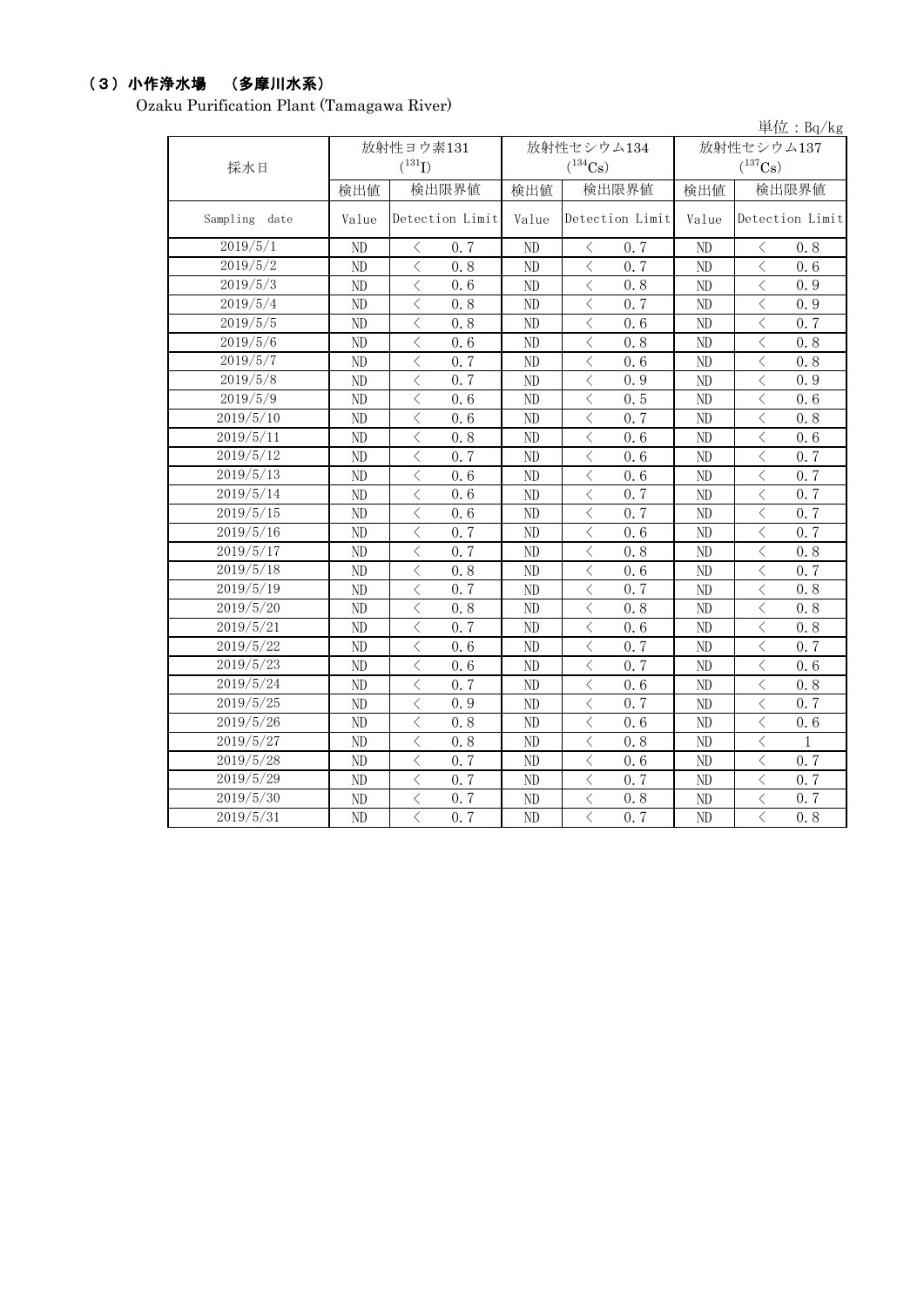## (4)東村山浄水場 (多摩川・荒川水系)

Higashi-murayama Purification Plant (Tamagawa・Arakawa River)

|               |                |                                                 |       |                                                 |            | 単位: $Bq/kg$                                                                                                                                                                                                                                                                                                                                                                                                                                                                                                                                                                                                                                                                               |  |
|---------------|----------------|-------------------------------------------------|-------|-------------------------------------------------|------------|-------------------------------------------------------------------------------------------------------------------------------------------------------------------------------------------------------------------------------------------------------------------------------------------------------------------------------------------------------------------------------------------------------------------------------------------------------------------------------------------------------------------------------------------------------------------------------------------------------------------------------------------------------------------------------------------|--|
|               |                | 放射性ヨウ素131                                       |       | 放射性セシウム134                                      | 放射性セシウム137 |                                                                                                                                                                                                                                                                                                                                                                                                                                                                                                                                                                                                                                                                                           |  |
| 採水日           |                | $(^{131}I)$                                     |       | $(^{134}\mathrm{Cs})$                           |            | $(^{137}\mathrm{Cs})$                                                                                                                                                                                                                                                                                                                                                                                                                                                                                                                                                                                                                                                                     |  |
|               | 検出値            | 検出限界値                                           | 検出値   | 検出限界値                                           | 検出値        | 検出限界値                                                                                                                                                                                                                                                                                                                                                                                                                                                                                                                                                                                                                                                                                     |  |
| Sampling date | Value          | Detection Limit                                 | Value | Detection Limit                                 | Value      | Detection Limit                                                                                                                                                                                                                                                                                                                                                                                                                                                                                                                                                                                                                                                                           |  |
| 2019/5/1      | ND             | 0.7<br>$\lt$                                    | ND    | 0.8<br>$\langle$                                | ND         | 0.8<br>$\lt$                                                                                                                                                                                                                                                                                                                                                                                                                                                                                                                                                                                                                                                                              |  |
| 2019/5/2      | ND             | $\langle$<br>0.7                                | ND    | 0.8<br>$\langle$                                | $\rm ND$   | $\lt$<br>0.8                                                                                                                                                                                                                                                                                                                                                                                                                                                                                                                                                                                                                                                                              |  |
| 2019/5/3      | ND             | $\langle$<br>0.5                                | ND    | $\, <\,$<br>0.7                                 | ND         | $\lt$<br>0.7                                                                                                                                                                                                                                                                                                                                                                                                                                                                                                                                                                                                                                                                              |  |
| 2019/5/4      | ND             | 0.9<br>$\langle$                                | ND    | 0.8<br>$\, < \,$                                | ND         | $\lt$<br>0.7                                                                                                                                                                                                                                                                                                                                                                                                                                                                                                                                                                                                                                                                              |  |
| 2019/5/5      | ND             | $\langle$<br>0.7                                | ND    | 0.7<br>$\hspace{0.1mm} <$                       | $\rm ND$   | $\lt$<br>0.6                                                                                                                                                                                                                                                                                                                                                                                                                                                                                                                                                                                                                                                                              |  |
| 2019/5/6      | ND             | $\lt$<br>0.8                                    | ND    | $\lt$<br>0.7                                    | $\rm ND$   | $\lt$<br>0.8                                                                                                                                                                                                                                                                                                                                                                                                                                                                                                                                                                                                                                                                              |  |
| 2019/5/7      | N <sub>D</sub> | 0.7<br>$\langle$                                | ND    | $\langle$<br>0.6                                | ND         | $\langle$<br>0.6                                                                                                                                                                                                                                                                                                                                                                                                                                                                                                                                                                                                                                                                          |  |
| 2019/5/8      | ND             | $\langle$<br>0.6                                | ND    | $\,<\,$<br>0.6                                  | ND         | $\langle$<br>0.6                                                                                                                                                                                                                                                                                                                                                                                                                                                                                                                                                                                                                                                                          |  |
| 2019/5/9      | ND             | $\langle$<br>0.8                                | ND    | $\langle$<br>0.6                                | ND         | $\langle$<br>0, 7                                                                                                                                                                                                                                                                                                                                                                                                                                                                                                                                                                                                                                                                         |  |
| 2019/5/10     | ND             | $\lt$<br>0.6                                    | ND    | $\,$ $\,$ $\,$<br>0.9                           | ND         | $\langle$<br>0.8                                                                                                                                                                                                                                                                                                                                                                                                                                                                                                                                                                                                                                                                          |  |
| 2019/5/11     | ND             | $\langle$<br>0.8                                | ND    | $\lt$<br>0.6                                    | ND         | $\lt$<br>0.6                                                                                                                                                                                                                                                                                                                                                                                                                                                                                                                                                                                                                                                                              |  |
| 2019/5/12     | ND             | $\langle$<br>0.8                                | ND    | $\langle$<br>0.8                                | ND         | $\lt$<br>0.8                                                                                                                                                                                                                                                                                                                                                                                                                                                                                                                                                                                                                                                                              |  |
| 2019/5/13     | ND             | $\langle$<br>0.6                                | ND    | $\overline{\left\langle \right\rangle }$<br>0.7 | ND         | $\overline{\left\langle \right\rangle }$<br>0.6                                                                                                                                                                                                                                                                                                                                                                                                                                                                                                                                                                                                                                           |  |
| 2019/5/14     | ND             | $\lt$<br>0.7                                    | ND    | $\langle$<br>0.6                                | $\rm ND$   | $\lt$<br>0.8                                                                                                                                                                                                                                                                                                                                                                                                                                                                                                                                                                                                                                                                              |  |
| 2019/5/15     | ND             | $\langle$<br>0.6                                | ND    | $\,<\,$<br>0.8                                  | ND         | $\langle$<br>0.8                                                                                                                                                                                                                                                                                                                                                                                                                                                                                                                                                                                                                                                                          |  |
| 2019/5/16     | ND             | $\langle$<br>0.7                                | ND    | $\langle$<br>0.7                                | ND         | $\lt$<br>0.9                                                                                                                                                                                                                                                                                                                                                                                                                                                                                                                                                                                                                                                                              |  |
| 2019/5/17     | ND             | $\langle$<br>0.7                                | ND    | $\lt$<br>0.6                                    | ND         | $\lt$<br>0.6                                                                                                                                                                                                                                                                                                                                                                                                                                                                                                                                                                                                                                                                              |  |
| 2019/5/18     | ND             | $\langle$<br>0.7                                | ND    | 0.7<br>$\lt$                                    | ND         | $\overline{\left\langle \right\rangle }$<br>0.7                                                                                                                                                                                                                                                                                                                                                                                                                                                                                                                                                                                                                                           |  |
| 2019/5/19     | ND             | $\langle$<br>0.7                                | ND    | $\lt$<br>0.6                                    | ND         | $\langle$<br>0.6                                                                                                                                                                                                                                                                                                                                                                                                                                                                                                                                                                                                                                                                          |  |
| 2019/5/20     | ND             | $\langle$<br>0, 7                               | ND    | $\langle$<br>0.5                                | ND         | $\overline{\langle}$<br>0.7                                                                                                                                                                                                                                                                                                                                                                                                                                                                                                                                                                                                                                                               |  |
| 2019/5/21     | ND             | $\langle$<br>0.6                                | ND    | $\overline{\left\langle \right\rangle }$<br>0.7 | ND         | $\overline{\left\langle \right\rangle }$<br>0.7                                                                                                                                                                                                                                                                                                                                                                                                                                                                                                                                                                                                                                           |  |
| 2019/5/22     | ND             | $\langle$<br>0.6                                | ND    | $\lt$<br>0.7                                    | ND         | $\langle$<br>0.7                                                                                                                                                                                                                                                                                                                                                                                                                                                                                                                                                                                                                                                                          |  |
| 2019/5/23     | ND             | $\langle$<br>0.7                                | ND    | $\langle$<br>0.6                                | ND         | $\langle$<br>0.8                                                                                                                                                                                                                                                                                                                                                                                                                                                                                                                                                                                                                                                                          |  |
| 2019/5/24     | ND             | $\lt$<br>0.6                                    | ND    | $\lt$<br>0.7                                    | ND         | $\overline{\left\langle \right. }% ,\left\langle \overline{\left\langle \right. }% ,\left\langle \overline{\left\langle \right. }\right\rangle \right\rangle \left. \right.$<br>0.7                                                                                                                                                                                                                                                                                                                                                                                                                                                                                                       |  |
| 2019/5/25     | ND             | $\langle$<br>0.7                                | ND    | $\langle$<br>0.6                                | ND         | $\overline{\left\langle \right\rangle }$<br>0.6                                                                                                                                                                                                                                                                                                                                                                                                                                                                                                                                                                                                                                           |  |
| 2019/5/26     | ND             | $\langle$<br>0.8                                | ND    | $\,$ $\,$ $\,$<br>0.8                           | ND         | $\overline{\left\langle \right. }% ,\left\langle \overline{\left\langle \right. }\right\rangle _{0}\right\langle \left. \overline{\left\langle \right. }\right\rangle _{0}\left\langle \overline{\left\langle \right. }\right\rangle _{0}\left\langle \overline{\left\langle \right. }\right\rangle _{0}\left\langle \overline{\left\langle \right. }\right\rangle _{0}\left\langle \overline{\left\langle \right. }\right\rangle _{0}\left\langle \overline{\left\langle \right. }\right\rangle _{0}\left\langle \overline{\left\langle \right. }\right\rangle _{0}\left\langle \overline{\left\langle \right. }\right\rangle _{0}\left\langle \overline{\left\langle \right. }\$<br>0.8 |  |
| 2019/5/27     | ND             | $\langle$<br>0.6                                | ND    | $\overline{\left\langle \right\rangle }$<br>0.6 | ND         | $\overline{\left\langle \right\rangle }$<br>0.8                                                                                                                                                                                                                                                                                                                                                                                                                                                                                                                                                                                                                                           |  |
| 2019/5/28     | ND             | $\langle$<br>0.6                                | ND    | $\overline{\langle}$<br>0.7                     | ND         | $\langle$<br>0.7                                                                                                                                                                                                                                                                                                                                                                                                                                                                                                                                                                                                                                                                          |  |
| 2019/5/29     | ND             | $\overline{\left\langle \right\rangle }$<br>0.6 | ND    | $\,$ $\,$ $\,$<br>0.7                           | ND         | $\overline{\left\langle \right\rangle }$<br>0.8                                                                                                                                                                                                                                                                                                                                                                                                                                                                                                                                                                                                                                           |  |
| 2019/5/30     | ND             | $\langle$<br>0.6                                | ND    | $\lt$<br>0.7                                    | ND         | $\langle$<br>0.6                                                                                                                                                                                                                                                                                                                                                                                                                                                                                                                                                                                                                                                                          |  |
| 2019/5/31     | ND             | $\overline{\langle}$<br>0.6                     | ND    | $\langle$<br>0.6                                | ND         | $\langle$<br>0, 7                                                                                                                                                                                                                                                                                                                                                                                                                                                                                                                                                                                                                                                                         |  |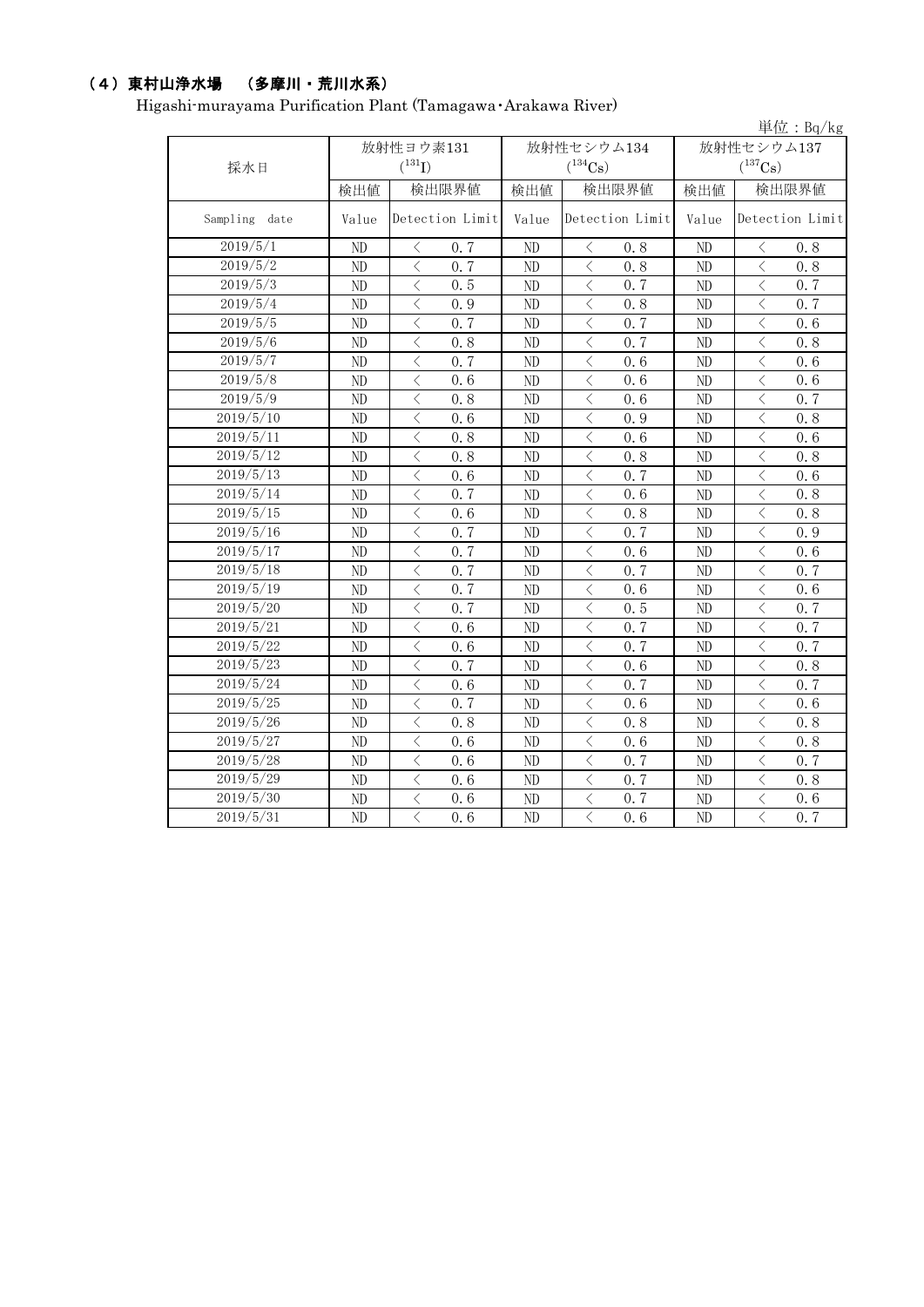## (5)長沢浄水場 (相模川水系)

Nagasawa Purification Plant (Sagamigawa River)

|                        |                |                                                  |                |                                                  |                | 単位: $Bq/kg$                                     |  |
|------------------------|----------------|--------------------------------------------------|----------------|--------------------------------------------------|----------------|-------------------------------------------------|--|
|                        |                | 放射性ヨウ素131                                        |                | 放射性セシウム134                                       | 放射性セシウム137     |                                                 |  |
| 採水日                    |                | $(^{131}I)$                                      |                | $(^{134}Cs)$                                     |                | $(^{137}Cs)$                                    |  |
|                        | 検出値            | 検出限界値                                            | 検出値            | 検出限界値                                            | 検出値            | 検出限界値                                           |  |
| Sampling date          | Value          | Detection Limit                                  | Value          | Detection Limit                                  | Value          | Detection Limit                                 |  |
| 2019/5/1               | ND             | $\lt$<br>0, 7                                    | ND             | 0.8<br>$\langle$                                 | ND             | $\lt$<br>0.9                                    |  |
| 2019/5/2               | ND             | $\langle$<br>0.7                                 | ND             | $\lt$<br>0, 6                                    | ND             | $\,$ $\,$ $\,$<br>0, 6                          |  |
| 2019/5/3               | ND             | $\langle$<br>0.7                                 | ND             | $\langle$<br>0.7                                 | ND             | $\lt$<br>0.8                                    |  |
| 2019/5/4               | ND             | $\langle$<br>0.7                                 | ND             | $\lt$<br>0.6                                     | ND             | $\langle$<br>0.7                                |  |
| 2019/5/5               | ND             | $\lt$<br>0.7                                     | ND             | $\lt$<br>0.6                                     | ND             | $\langle$<br>0.7                                |  |
| 2019/5/6               | ND             | $\langle$<br>0, 7                                | N <sub>D</sub> | $\langle$<br>0, 8                                | ND             | $\langle$<br>0, 8                               |  |
| 2019/5/7               | ND             | $\langle$<br>0.6                                 | ND             | $\lt$<br>0.8                                     | ND             | $\lt$<br>0.7                                    |  |
| 2019/5/8               | ND             | $\lt$<br>0.7                                     | ND             | $\lt$<br>0.6                                     | ND             | $\lt$<br>0.8                                    |  |
| 2019/5/9               | ND             | $\langle$<br>0.7                                 | ND             | $\langle$<br>0.7                                 | ND             | $\lt$<br>0.9                                    |  |
| 2019/5/10              | ND             | $\langle$<br>0.6                                 | ND             | $\lt$<br>0.7                                     | ND             | $\lt$<br>0.8                                    |  |
| 2019/5/11              | ND             | $\langle$<br>0.8                                 | ND             | $\overline{\left\langle \right\rangle }$<br>0.5  | ND             | $\langle$<br>0.7                                |  |
| 2019/5/12              | ND             | $\langle$<br>0.6                                 | ND             | $\lt$<br>0.7                                     | $\rm ND$       | $\lt$<br>0.7                                    |  |
| 2019/5/13              | ND             | $\lt$<br>0.6                                     | ND             | $\lt$<br>0.7                                     | $\rm ND$       | $\lt$<br>0.7                                    |  |
| 2019/5/14              | ND             | $\langle$<br>0, 7                                | ND             | $\langle$<br>0.6                                 | ND             | $\langle$<br>0.7                                |  |
| $2019/5/\overline{15}$ | ND             | $\lt$<br>0, 6                                    | ND             | $\lt$<br>0.8                                     | ND             | $\lt$<br>0.8                                    |  |
| 2019/5/16              | ND             | $\lt$<br>0, 7                                    | ND             | $\lt$<br>0, 7                                    | ND             | $\langle$<br>0.6                                |  |
| 2019/5/17              | N <sub>D</sub> | $\lt$<br>0.8                                     | N <sub>D</sub> | $\lt$<br>0.7                                     | N <sub>D</sub> | $\langle$<br>0.5                                |  |
| 2019/5/18              | ND             | $\langle$<br>0.8                                 | ND             | $\overline{\left\langle \right\rangle }$<br>0.5  | ND             | $\overline{\left\langle \right\rangle }$<br>0.7 |  |
| 2019/5/19              | ND             | $\langle$<br>0.6                                 | ND             | $\langle$<br>0, 7                                | ND             | $\overline{\left\langle \right\rangle }$<br>0.6 |  |
| 2019/5/20              | ND             | $\lt$<br>0.6                                     | ND             | $\langle$<br>0.7                                 | ND             | $\langle$<br>0.6                                |  |
| 2019/5/21              | ND             | $\overline{\left\langle \right\rangle }$<br>0.6  | ND             | $\overline{\left\langle \right\rangle }$<br>0.6  | ND             | $\overline{\left\langle \right\rangle }$<br>0.8 |  |
| 2019/5/22              | ND             | $\overline{\left\langle \right\rangle }$<br>0, 7 | N <sub>D</sub> | $\overline{\left\langle \right\rangle }$<br>0, 7 | ND             | $\langle$<br>0.8                                |  |
| 2019/5/23              | ND             | $\langle$<br>0, 6                                | ND             | $\lt$<br>0, 8                                    | ND             | $\langle$<br>0.7                                |  |
| 2019/5/24              | ND             | $\lt$<br>0.5                                     | ND             | $\lt$<br>0.6                                     | ND             | $\langle$<br>0.6                                |  |
| 2019/5/25              | ND             | $\lt$<br>0.7                                     | ND             | $\lt$<br>0.7                                     | ND             | $\lt$<br>0.7                                    |  |
| 2019/5/26              | ND             | $\overline{\langle}$<br>0.7                      | ND             | $\overline{\left\langle \right\rangle }$<br>0.6  | ND             | $\langle$<br>0.7                                |  |
| 2019/5/27              | ND             | $\langle$<br>0.7                                 | ND             | $\lt$<br>0.9                                     | ND             | $\langle$<br>0.8                                |  |
| 2019/5/28              | ND             | $\langle$<br>0.6                                 | ND             | 0.8<br>$\lt$                                     | ND             | $\langle$<br>0.8                                |  |
| 2019/5/29              | ND             | $\,$ $\,$ $\,$<br>0.7                            | ND             | $\overline{\left\langle \right\rangle }$<br>0.6  | ND             | $\,$ $\,$ $\,$<br>0.8                           |  |
| 2019/5/30              | ND             | $\lt$<br>0.7                                     | ND             | $\lt$<br>0.8                                     | ND             | $\,$ $\,$ $\,$<br>0.8                           |  |
| 2019/5/31              | ND             | $\langle$<br>0.6                                 | ND             | $\overline{\left\langle \right\rangle }$<br>0.8  | ND             | $\overline{\langle}$<br>0.8                     |  |